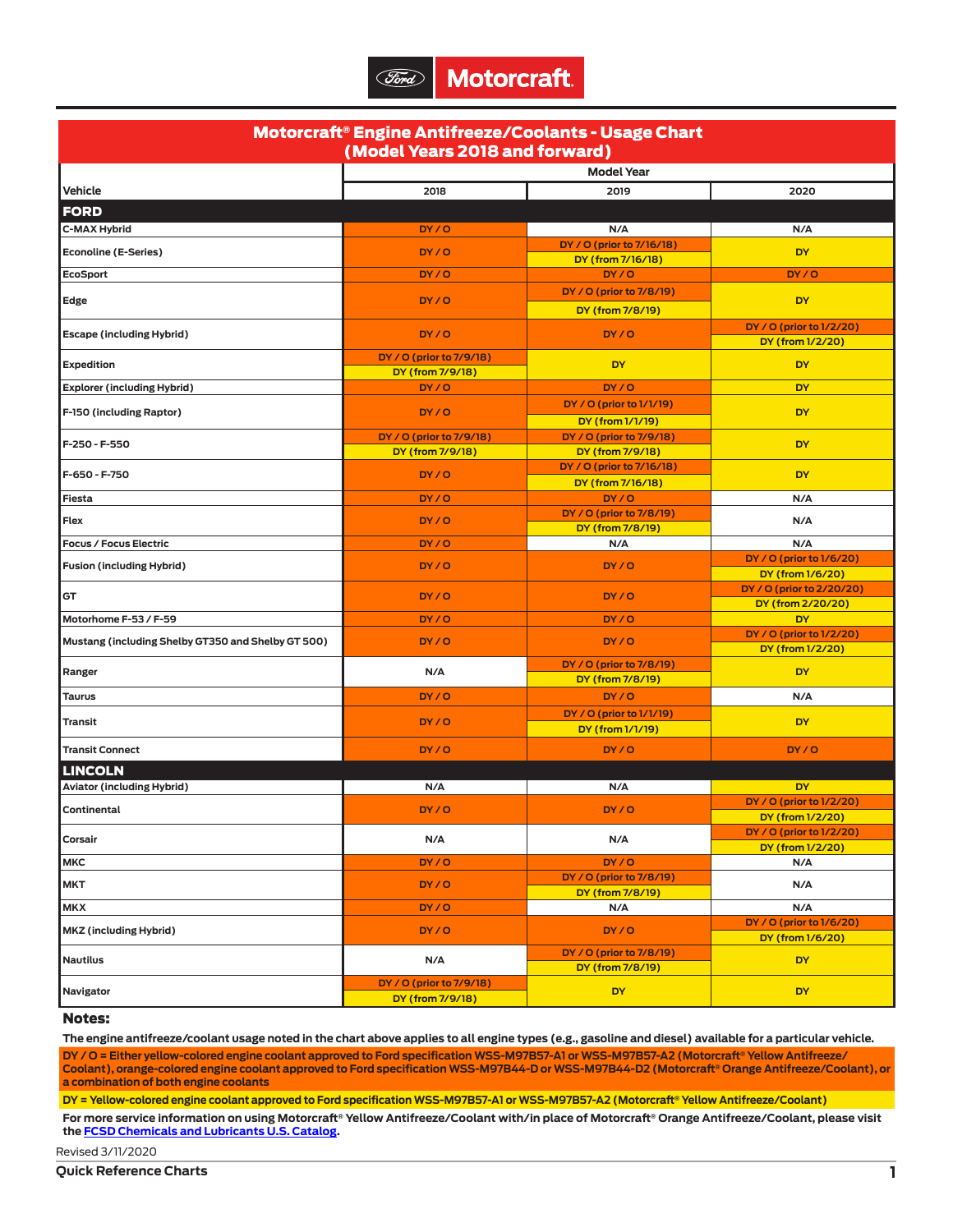| Motorcraft® Engine Antifreeze/Coolants - Usage Chart<br>(Model Years prior to 2018) |              |               |                                          |                                          |               |                                                        |                                               |                                                           |                                                      |                                                                              |
|-------------------------------------------------------------------------------------|--------------|---------------|------------------------------------------|------------------------------------------|---------------|--------------------------------------------------------|-----------------------------------------------|-----------------------------------------------------------|------------------------------------------------------|------------------------------------------------------------------------------|
| Model Year(s)                                                                       |              |               |                                          |                                          |               |                                                        |                                               |                                                           |                                                      |                                                                              |
| Vehicle                                                                             | Pre-<br>1999 | 1999-<br>2001 | 2002                                     | 2003                                     | 2004-<br>2008 | 2009                                                   | 2010                                          | 2011                                                      | 2012                                                 | 2013-2017                                                                    |
| <b>FORD</b>                                                                         |              |               |                                          |                                          |               |                                                        |                                               |                                                           |                                                      |                                                                              |
| <b>C-MAX Hybrid</b>                                                                 | N/A          | N/A           | N/A                                      | N/A                                      | N/A           | N/A                                                    | N/A                                           | N/A                                                       | N/A                                                  | DY/O                                                                         |
| <b>Crown Victoria</b>                                                               | G            | G             | G                                        | G (prior to 7/15/02)<br>Y (from 7/15/02) | Y             | Y                                                      | Y                                             | Y                                                         | N/A                                                  | N/A                                                                          |
| <b>Econoline (E-Series)</b>                                                         | G            | G             | G (prior to 1/7/02)<br>Y (from 1/7/02)   | Y                                        | Y             | Y                                                      | Y                                             | Y                                                         | Y                                                    | $Y(2013 - 2016$ and<br>2017 prior to 6/24/16)<br>DY/O<br>(2017 from 7/11/16) |
| Edge                                                                                | N/A          | N/A           | N/A                                      | N/A                                      | Y             | Y (prior to<br>1/19/09)<br><b>DG</b><br>(from 1/19/09) | DG                                            | DG<br>(prior to 7/11/11)<br>DY/O<br>(from 7/11/11)        | DY/O                                                 | DY/O                                                                         |
| <b>Escape</b> (including<br>Hybrid)                                                 | N/A          | G             | G (prior to 7/15/02)<br>Y (from 7/15/02) | Y                                        | Y             | Y                                                      | Y                                             | Y (prior to 11/16/10)<br>DY / O (from 11/16/10)           | DY/O                                                 | DY/0                                                                         |
| <b>Escort</b>                                                                       | G            | G             | G (prior to 7/15/02)<br>Y (from 7/15/02) | Y                                        | N/A           | N/A                                                    | N/A                                           | N/A                                                       | N/A                                                  | N/A                                                                          |
| Excursion                                                                           | N/A          | G             | Y                                        | Y                                        | Y             | N/A                                                    | N/A                                           | N/A                                                       | N/A                                                  | N/A                                                                          |
| <b>Expedition</b>                                                                   | G            | G             | G                                        | G (prior to 7/15/02)<br>Y (from 7/15/02) | Y             | Y                                                      | Y (prior to 2/22/10)<br>DY / O (from 2/22/10) | DY/O                                                      | DY/0                                                 | DY/O                                                                         |
| <b>Explorer, Explorer</b><br>Sport, and Explorer<br><b>Sport Trac</b>               | G            | G             | G (prior to 7/15/02)<br>Y (from 7/15/02) | Y                                        | Y             | Y                                                      | Y                                             | <b>DG</b><br>(prior to 7/11/11)<br>DY / O (from 7/11/11)  | DY/O                                                 | DY/O                                                                         |
| F-150 - F-550<br>(Cuautitlan Plant)                                                 | G            | G             | G (prior to 2/4/02)<br>Y (from 2/4/02)   | Y                                        | Y             | Y                                                      | N/A                                           | N/A                                                       | N/A                                                  | N/A                                                                          |
| F-250 - F-550<br>(Kentucky Truck<br>Plant)                                          | G            | G             | Y                                        | Y                                        | Y             | Y                                                      | Y                                             | DY/O                                                      | DY/O                                                 | DY/O                                                                         |
| F-150 - F-550 (All<br>other plants)                                                 | G            | G             | G (prior to 7/15/02)<br>Y (from 7/15/02) | Y                                        | Y             | Y                                                      | Y                                             | DY/O                                                      | DY/O                                                 | DY/O                                                                         |
| Fiesta                                                                              | N/A          | N/A           | N/A                                      | N/A                                      | N/A           | N/A                                                    | N/A                                           | DY/O                                                      | DY/O                                                 | DY/0                                                                         |
| Flex                                                                                | N/A          | N/A           | N/A                                      | N/A                                      | N/A           | Y (prior to<br>1/19/09)<br><b>DG</b><br>(from 1/19/09) | DG                                            | DG                                                        | DG<br>(prior to 7/11/11)<br>DY / O<br>(from 7/11/11) | DY/O                                                                         |
| Freestar                                                                            | N/A          | N/A           | N/A                                      | N/A                                      | Y             | N/A                                                    | N/A                                           | N/A                                                       | N/A                                                  | N/A                                                                          |
| <b>Focus (including RS)</b>                                                         | N/A          | G             | G (prior to 7/15/02)<br>Y (from 7/15/02) | Y                                        | Y             | Y                                                      | Y                                             | Y                                                         | DY/O                                                 | DY/O                                                                         |
| <b>Focus Electric</b>                                                               | N/A          | N/A           | N/A                                      | N/A                                      | N/A           | N/A                                                    | N/A                                           | N/A                                                       | DY/O                                                 | DY/0                                                                         |
| <b>Fusion (including</b><br>Hybrid)                                                 | N/A          | N/A           | N/A                                      | N/A                                      | Y.            | Y.                                                     | Y (prior to<br>7/6/09)<br>DG<br>(from 7/6/09) | DG                                                        | DG<br>(prior to 8/15/11)<br>DY/O<br>(from 8/15/11)   | DY/O                                                                         |
| Motorhome F-53/<br>F-59                                                             | G            | G             | Y                                        | Y                                        | Y             | Y                                                      | Y                                             | Y                                                         | Y                                                    | $Y(2013 - 2014)$<br>DY / O (2015 - 2017)                                     |
| <b>Mustang (including</b><br>Cobra, Shelby GT500,<br>Boss 302, etc.)                | G            | G             | G (prior to 7/15/02)<br>Y (from 7/15/02) | Y                                        | Y             | Y                                                      | Y                                             | DY/O                                                      | DY/O                                                 | DY/O                                                                         |
| Ranger                                                                              | G            | G             | G (prior to 7/15/02)<br>Y (from 7/15/02) | Y                                        | Y             | Y                                                      | Y                                             | Y                                                         | N/A                                                  | N/A                                                                          |
| <b>Ranger Electric</b>                                                              | N/A          | G.            | G.                                       | N/A                                      | N/A           | N/A                                                    | N/A                                           | N/A                                                       | N/A                                                  | N/A                                                                          |
| <b>Taurus</b>                                                                       | G            | G             | G (prior to 7/15/02)<br>Y (from 7/15/02) | Y                                        | Y             | Y (prior to<br>5/18/09<br>DG<br>(from 5/18/09)         | DG                                            | <b>DG</b><br>(prior to 7/11/11)<br>DY/O<br>(from 7/11/11) | DY/O                                                 | DY/O                                                                         |
| Thunderbird                                                                         | N/A          | N/A           | G (prior to 7/15/02)<br>Y (from 7/15/02) | Y                                        | Y             | N/A                                                    | N/A                                           | N/A                                                       | N/A                                                  | N/A                                                                          |
| <b>Transit Connect</b>                                                              | N/A          | N/A           | N/A                                      | N/A                                      | N/A           | N/A                                                    | DY/O                                          | DY/O                                                      | DY/O                                                 | DY/O                                                                         |
| Windstar                                                                            | G            | G             | G                                        | G (prior to 7/15/02)<br>Y (from 7/15/02) | N/A           | N/A                                                    | N/A                                           | N/A                                                       | N/A                                                  | N/A                                                                          |
| All other vehicles not<br>otherwise noted                                           | G            | G             | N/A                                      | N/A                                      | Υ             | Y                                                      | N/A                                           | N/A                                                       | N/A                                                  | DY/O                                                                         |

Revised 3/11/2020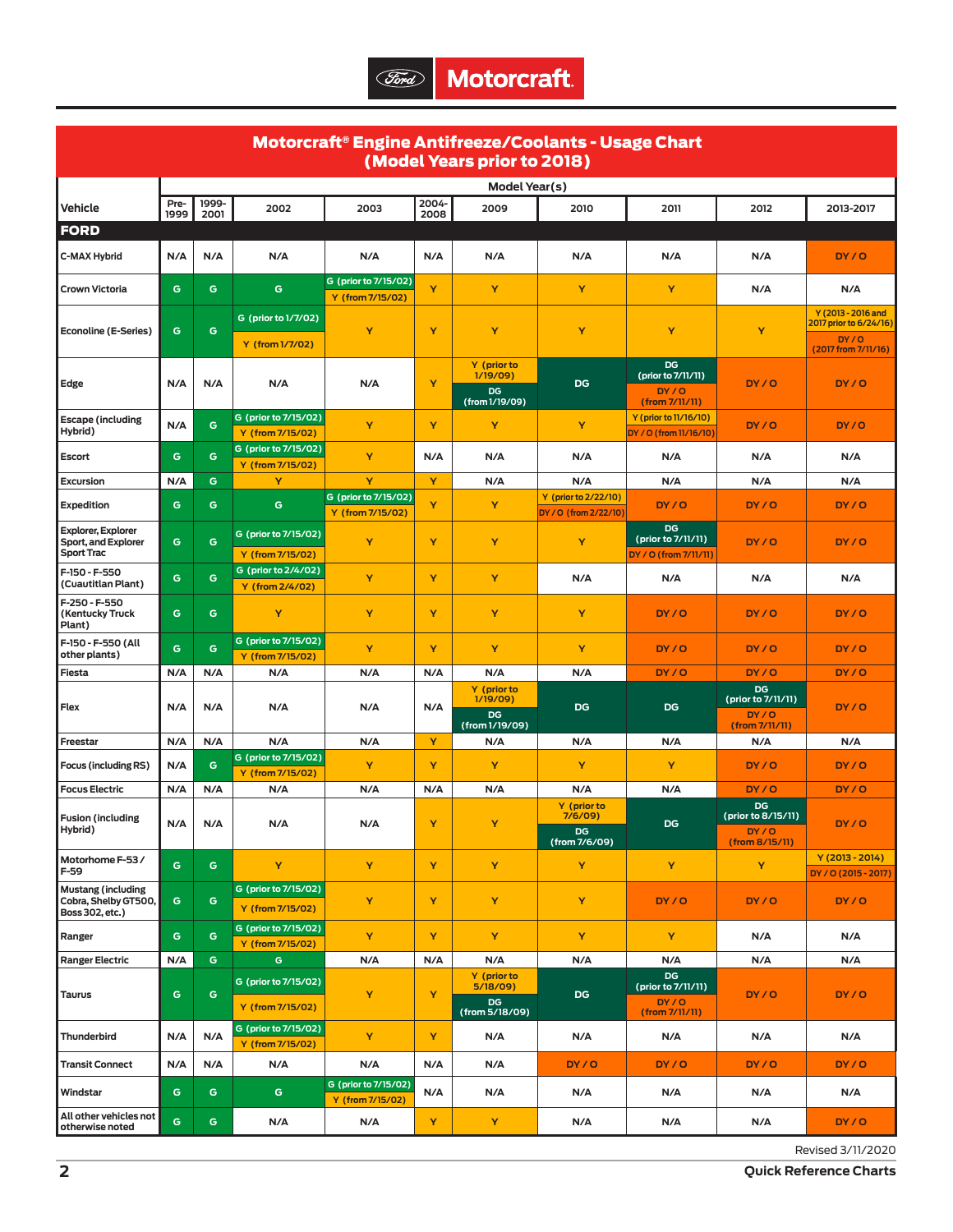| Motorcraft® Engine Antifreeze/Coolants - Usage Chart<br>(Model Years prior to 2018) |               |               |                                          |                                          |               |                                                     |                                               |                                                 |                                                           |               |
|-------------------------------------------------------------------------------------|---------------|---------------|------------------------------------------|------------------------------------------|---------------|-----------------------------------------------------|-----------------------------------------------|-------------------------------------------------|-----------------------------------------------------------|---------------|
|                                                                                     | Model Year(s) |               |                                          |                                          |               |                                                     |                                               |                                                 |                                                           |               |
| Vehicle                                                                             | Pre-<br>1999  | 1999-<br>2001 | 2002                                     | 2003                                     | 2004-<br>2008 | 2009                                                | 2010                                          | 2011                                            | 2012                                                      | 2013-2017     |
| <b>LINCOLN</b>                                                                      |               |               |                                          |                                          |               |                                                     |                                               |                                                 |                                                           |               |
| Aviator                                                                             | N/A           | N/A           | N/A                                      | Y                                        | Y             | N/A                                                 | N/A                                           | N/A                                             | N/A                                                       | N/A           |
| <b>Blackwood</b>                                                                    | N/A           | N/A           | G (prior to 7/15/02)<br>Y (from 7/15/02) | Y                                        | N/A           | N/A                                                 | N/A                                           | N/A                                             | N/A                                                       | N/A           |
| Continental                                                                         | G             | G             | G (prior to 7/15/02)<br>Y (from 7/15/02) | N/A                                      | N/A           | N/A                                                 | N/A                                           | N/A                                             | N/A                                                       | DY / O (2017) |
| LS                                                                                  | N/A           | G             | G (prior to 7/15/02)<br>Y (from 7/15/02) | Y                                        | Y             | N/A                                                 | N/A                                           | N/A                                             | N/A                                                       | N/A           |
| <b>MKS</b>                                                                          | N/A           | N/A           |                                          |                                          | N/A           | Y (prior to<br>5/18/09)                             | Y (prior to<br>5/18/09)                       | DG<br>(prior to 7/11/11)                        | DY/O                                                      |               |
|                                                                                     |               |               | N/A                                      | N/A                                      |               | DG<br>(from 5/18/09)                                | <b>DG</b><br>(from 5/18/09)                   | DY/O<br>(from 7/11/11)                          |                                                           | DY/O          |
| <b>MKT</b>                                                                          | N/A           | N/A           | N/A                                      | N/A                                      | N/A           | N/A                                                 | <b>DG</b>                                     | <b>DG</b>                                       | <b>DG</b><br>(prior to 7/11/11)<br>DY / O (from 7/11/11)  | DY/O          |
|                                                                                     |               |               |                                          |                                          |               | Y (prior to 1/19/09)                                |                                               | DG (prior to 7/11/11)                           |                                                           |               |
| <b>MKX</b>                                                                          | N/A           | N/A           | N/A                                      | N/A                                      | Ÿ             | <b>DG</b><br>(from 1/19/09)                         | DG                                            | DY / O (from 7/11/11)                           | DY/O                                                      | DY/O          |
| <b>MKZ</b> (including<br>Hybrid)                                                    | N/A           | N/A           | N/A                                      | N/A                                      | Y             | Y                                                   | Y (prior to 7/6/09)<br>DG<br>(from 7/6/09)    | <b>DG</b>                                       | <b>DG</b><br>(prior to 8/15/11)<br>DY/O<br>(from 8/15/11) | DY/O          |
| Navigator                                                                           | G             | G             | G                                        | G (prior to 7/15/02)<br>Y (from 7/15/02) | Ÿ             | Y                                                   | Y (prior to 2/22/10)<br>DY / O (from 2/22/10) | DY/O                                            | DY/O                                                      | DY/O          |
| <b>Town Car</b>                                                                     | G             | G             | G                                        | G (prior to 7/15/02)<br>Y (from 7/15/02) | Ÿ             | Y                                                   | Y                                             | Y                                               | N/A                                                       | N/A           |
| All other vehicles not<br>otherwise noted                                           | G             | N/A           | N/A                                      | $\mathsf{N}/\mathsf{A}$                  | Y             | N/A                                                 | N/A                                           | N/A                                             | N/A                                                       | DY/O          |
| <b>MERCURY</b>                                                                      |               |               |                                          |                                          |               |                                                     |                                               |                                                 |                                                           |               |
| Cougar                                                                              | G             | DY/O          | DY/O                                     | N/A                                      | N/A           | N/A                                                 | N/A                                           | N/A                                             | N/A                                                       | N/A           |
| <b>Grand Marquis</b>                                                                | G             | G             | G                                        | G (prior to 7/15/02)<br>Y (from 7/15/02) | Ÿ             | Y                                                   | Y                                             | Y                                               | N/A                                                       | N/A           |
| Marauder                                                                            | N/A           | N/A           | N/A                                      | G (prior to 7/15/02)<br>Y (from 7/15/02) | Ÿ             | N/A                                                 | N/A                                           | N/A                                             | N/A                                                       | N/A           |
| <b>Mariner (including</b><br>Hybrid)                                                | N/A           | N/A           | N/A                                      | N/A                                      | Y             | Y                                                   | Y                                             | Y (prior to 11/16/10)<br>DY / O (from 11/16/10) | N/A                                                       | N/A           |
| Milan (including<br>Hybrid)                                                         | N/A           | N/A           | N/A                                      | N/A                                      | Y             | Y                                                   | Y (prior to 7/6/09)<br>DG<br>(from 7/6/09)    | DG                                              | N/A                                                       | N/A           |
| Monterey                                                                            | N/A           | N/A           | N/A                                      | N/A                                      | Y             | N/A                                                 | N/A                                           | N/A                                             | N/A                                                       | N/A           |
| Mountaineer                                                                         | G             | G             | G (prior to 7/15/02)<br>Y (from 7/15/02) | Y                                        | Y             | Y                                                   | Y                                             | N/A                                             | N/A                                                       | N/A           |
| Sable                                                                               | G             | G             | G (prior to 7/15/02)<br>Y (from 7/15/02) | Y                                        | Y             | Y (prior to 5/18/09)<br><b>DG</b><br>(from 5/18/09) | N/A                                           | N/A                                             | N/A                                                       | N/A           |
| All other vehicles not<br>otherwise noted                                           | G             | G             | G                                        | N/A                                      | Y             | N/A                                                 | N/A                                           | N/A                                             | N/A                                                       | N/A           |

## Notes:

**The engine antifreeze/coolant usage noted in the chart above applies to all engine types (e.g., gasoline and diesel) available for a particular vehicle.**

**G = Green-colored engine coolant approved to Ford specification ESE-M97B44-A (Motorcraft® Premium Antifreeze/Coolant)**

**DY / O = Either yellow-colored engine coolant approved to Ford specification WSS-M97B57-A1 or WSS-M97B57-A2 (Motorcraft® Yellow Antifreeze/** Coolant), orange-colored engine coolant approved to Ford specification WSS-M97B44-D or WSS-M97B44-D2 (Motorcraft® Orange Antifreeze/Coolant), **or a combination of both engine coolants**

**Y = Yellow-colored engine coolant approved to Ford specification WSS-M97B51-A1 (Motorcraft® Gold Antifreeze/Coolant)**

**DG = Dark green-colored engine coolant approved to Ford specification WSS-M97B55-A (Motorcraft® Specialty Green Engine Coolant)**

**For more service information on using Motorcraft® Yellow Antifreeze/Coolant with/in place of Motorcraft® Orange Antifreeze/Coolant, please visit the [FCSD Chemicals and Lubricants U.S. Catalog.](https://www.fcsdchemicalsandlubricants.com/)**